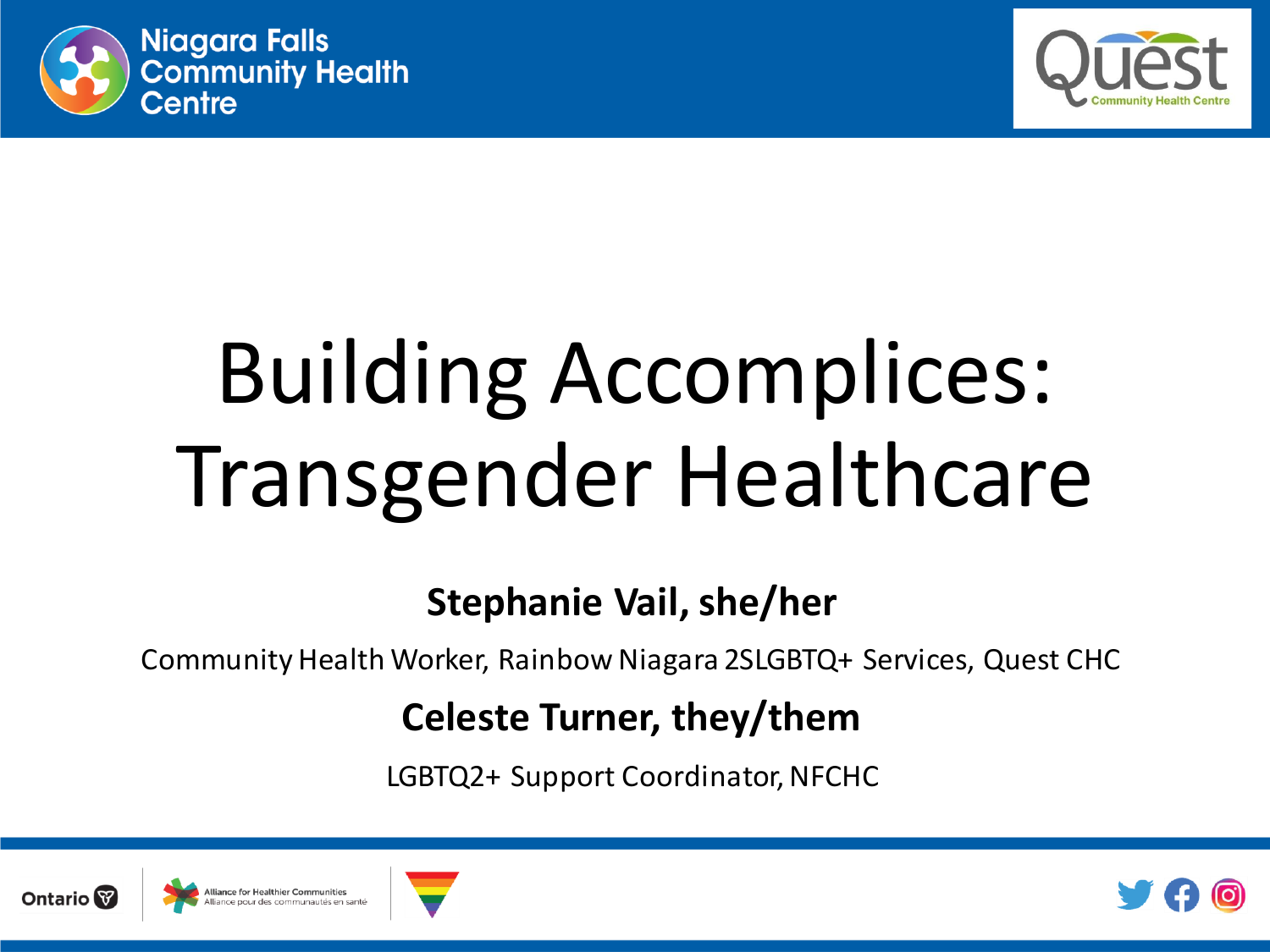



## Land Acknowledgements







**PHOTO BY: NATE LEMUEL DARKLISTED PHOTOGRAPHY**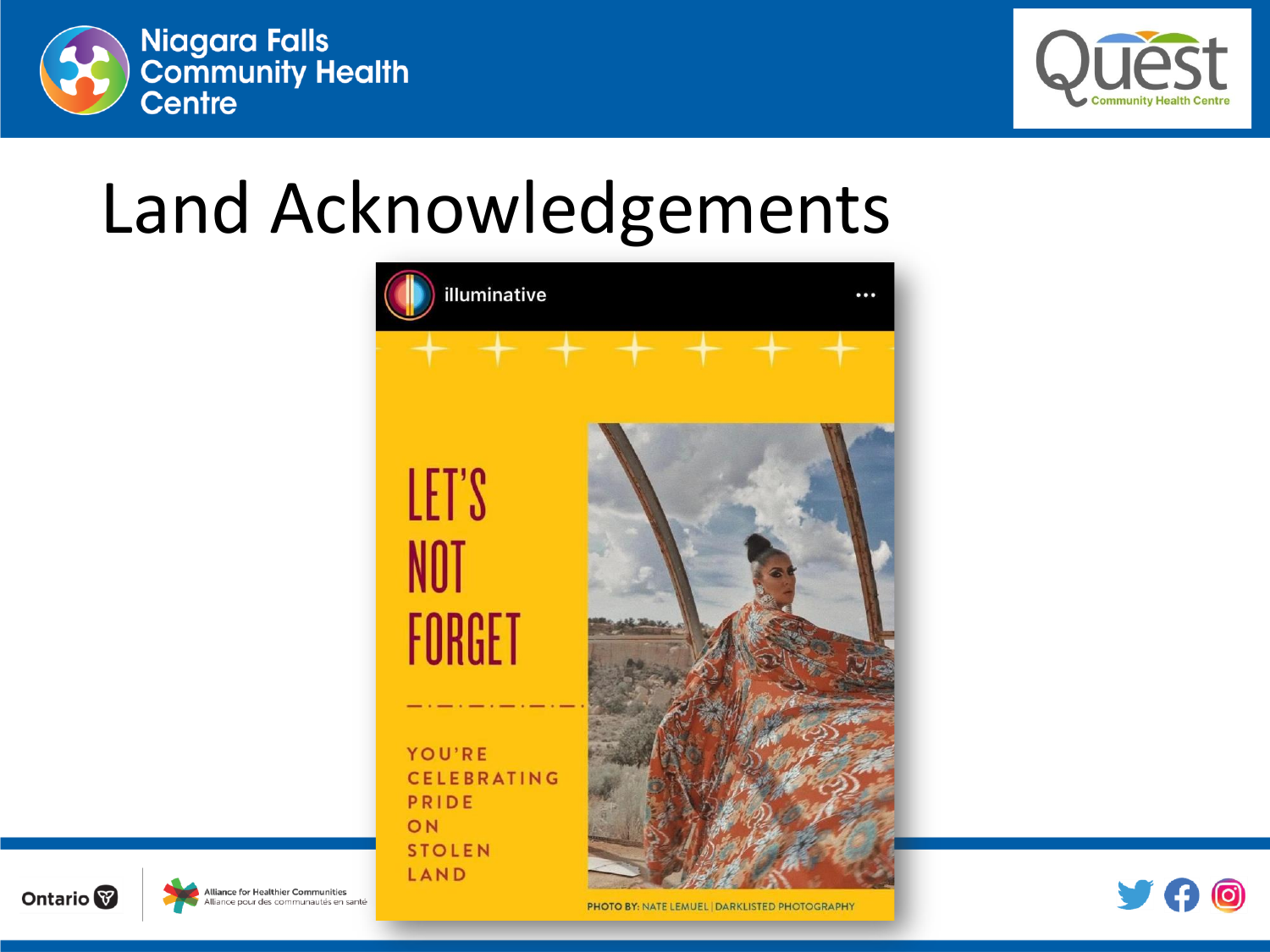



## Content warning:

- Mentions of suicide, mental health challenges, abuse, harassment, etc.
	- Please do what is needed to take care of yourself
- Do not share identifying details in personal stories





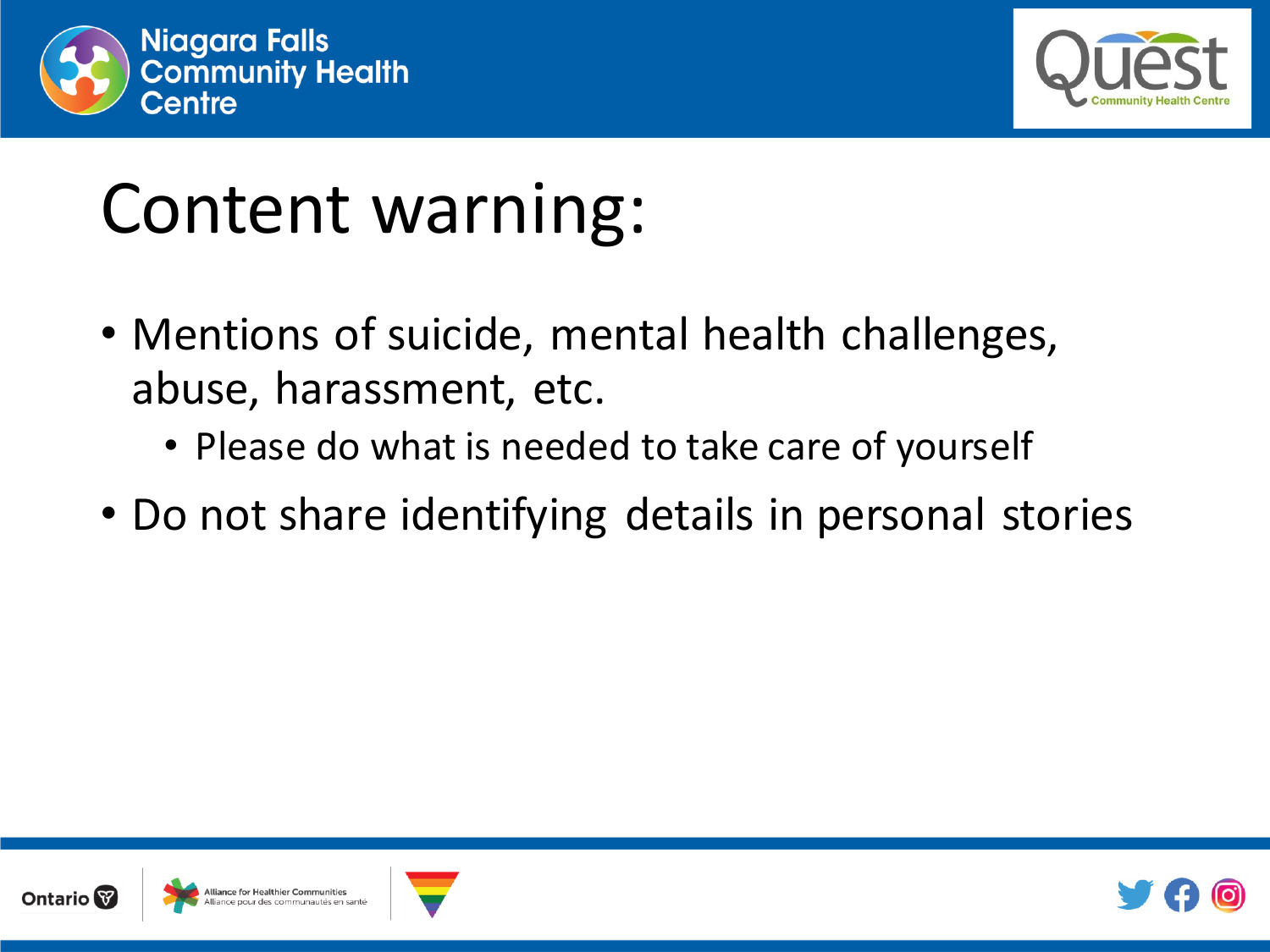



### Desperate need for Trans Affirming **Healthcare**



"…because they were trans or non-binary, 12% had avoided going to the emergency room in the past year, despite needing care."

Source: https://transpulsecanada.ca/wp[content/uploads/2020/03/National\\_Report\\_2](https://transpulsecanada.ca/wp-content/uploads/2020/03/National_Report_2020-03-03_cc-by_FINAL-ua-1.pdf) 020-03-03\_cc-by\_FINAL-ua-1.pdf



General population data tran-Canadian Corenanty Health Sunney, 2015/2016. Accessed via OD6 31 Ontario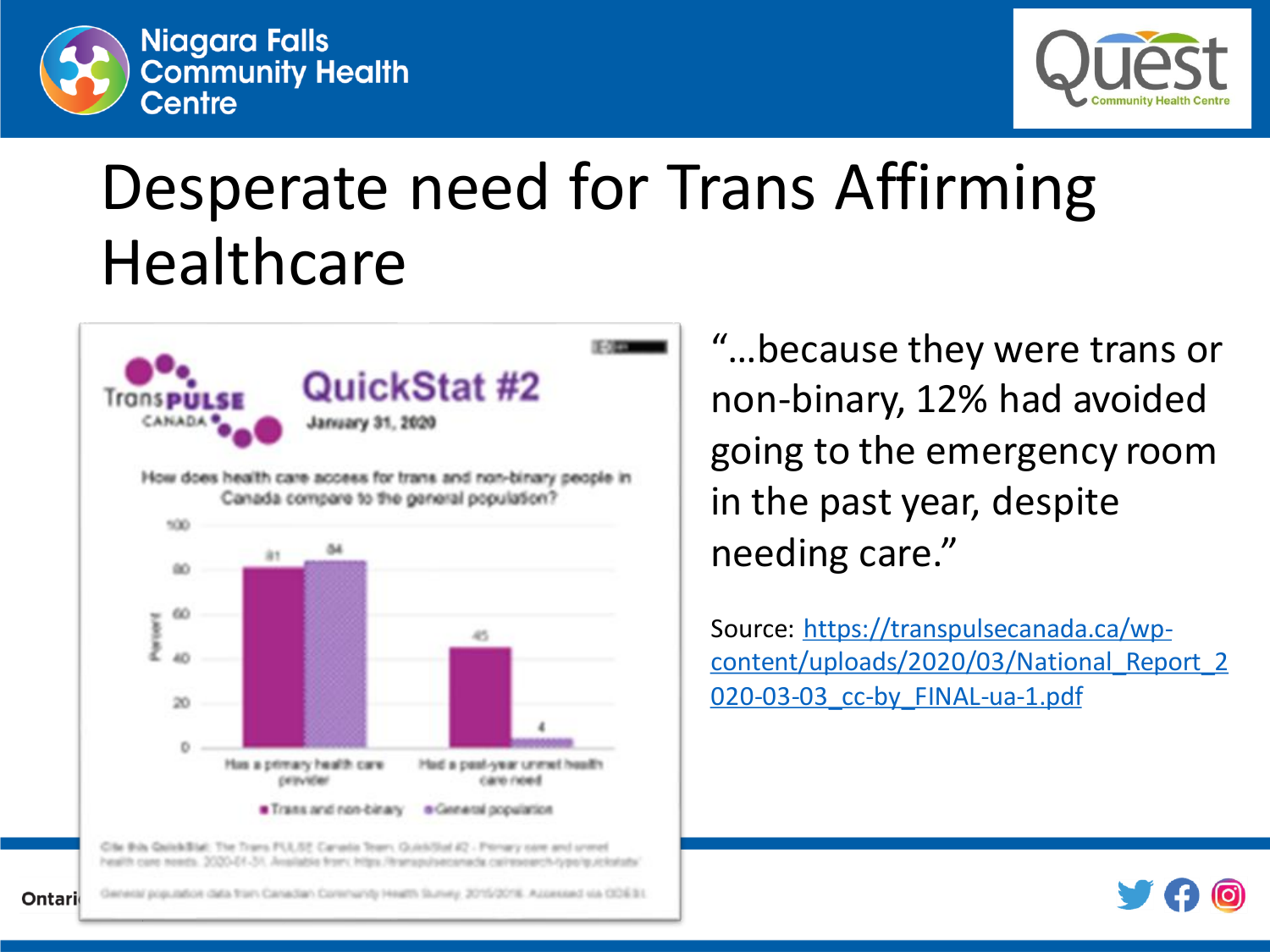



## Why?

### Negative experiences & mistreatment

- Many have had negative experiences including discomfort, denial of care, and discrimination.
- 50% were not comfortable discussing trans issues with their doctor.
- 30-40% perceived their physician to be not at all knowledgable about trans health issues.
- 20% have been denied hormone prescriptions.
- 21% have avoided emergency room care because they perceived their trans status would negatively affect the encounter.\*\*\*
- 11% have obtained hormones from non-medical sources.

<https://www.rainbowhealthontario.ca/TransHealthGuide/>







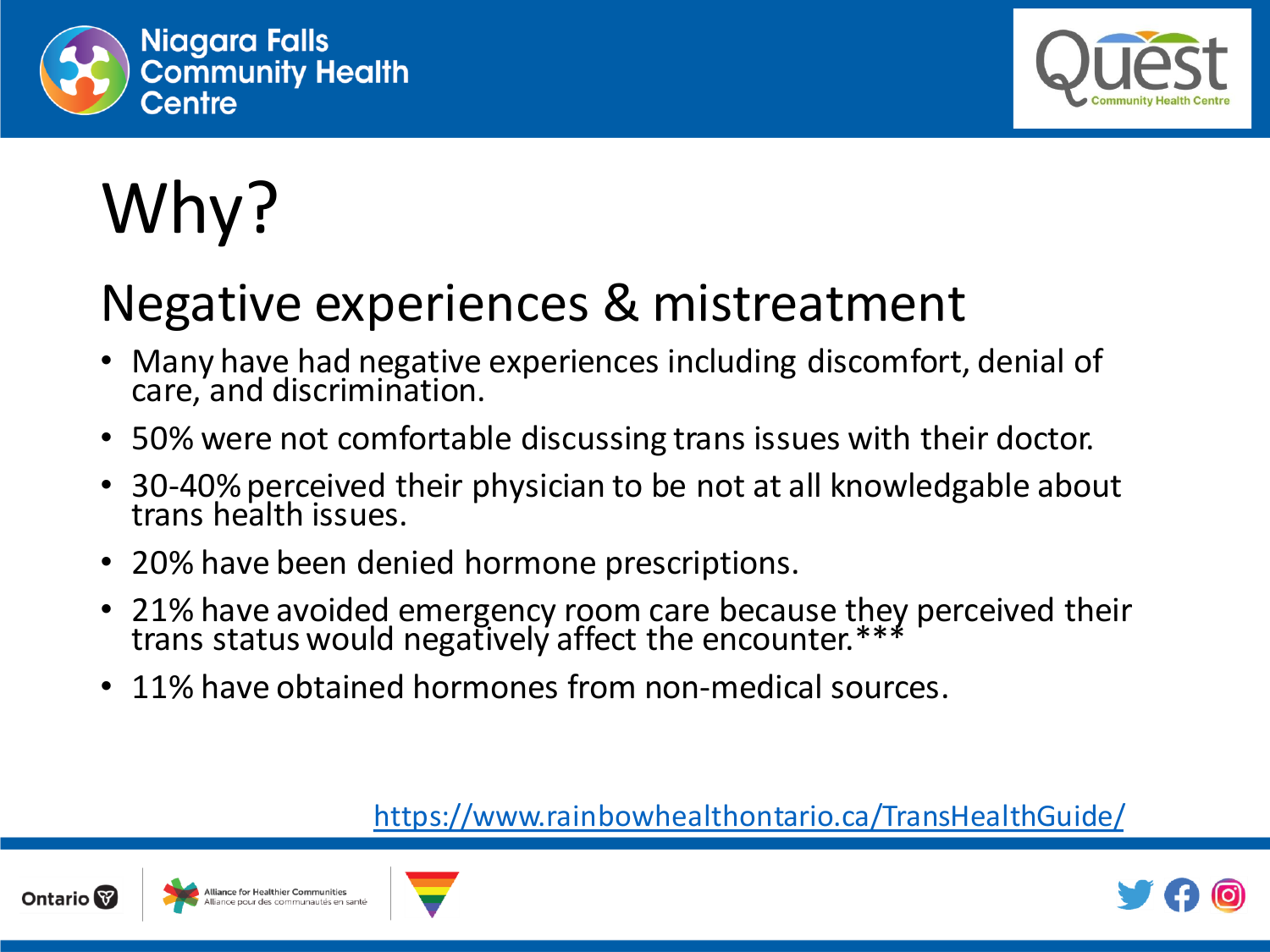



## WHY the Why?

- Providing Trans-affirming and 2SLGBTQ+ Competent care in general, is not mandatory learning
- It is not discussed in any formal healthcare educational programs
- Providers must seek training on their own accord (which fortunately in Ontario is fairly easy to access)





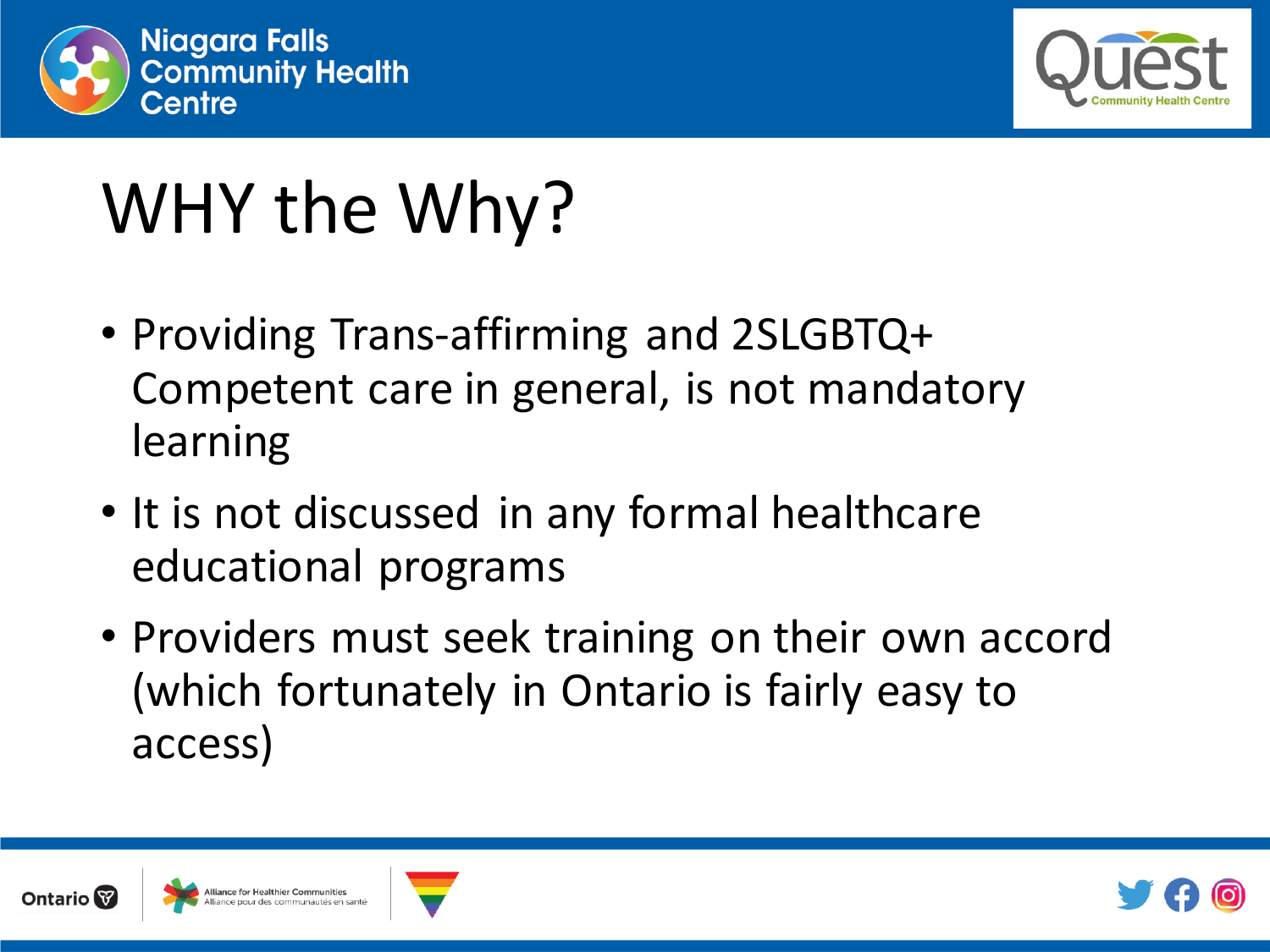



## Life-saving treatment

The 2010 TransPulse survey of 433 trans people in Ontario aged 16 and older found extremely high rates of suicidal ideation and suicide attempt.

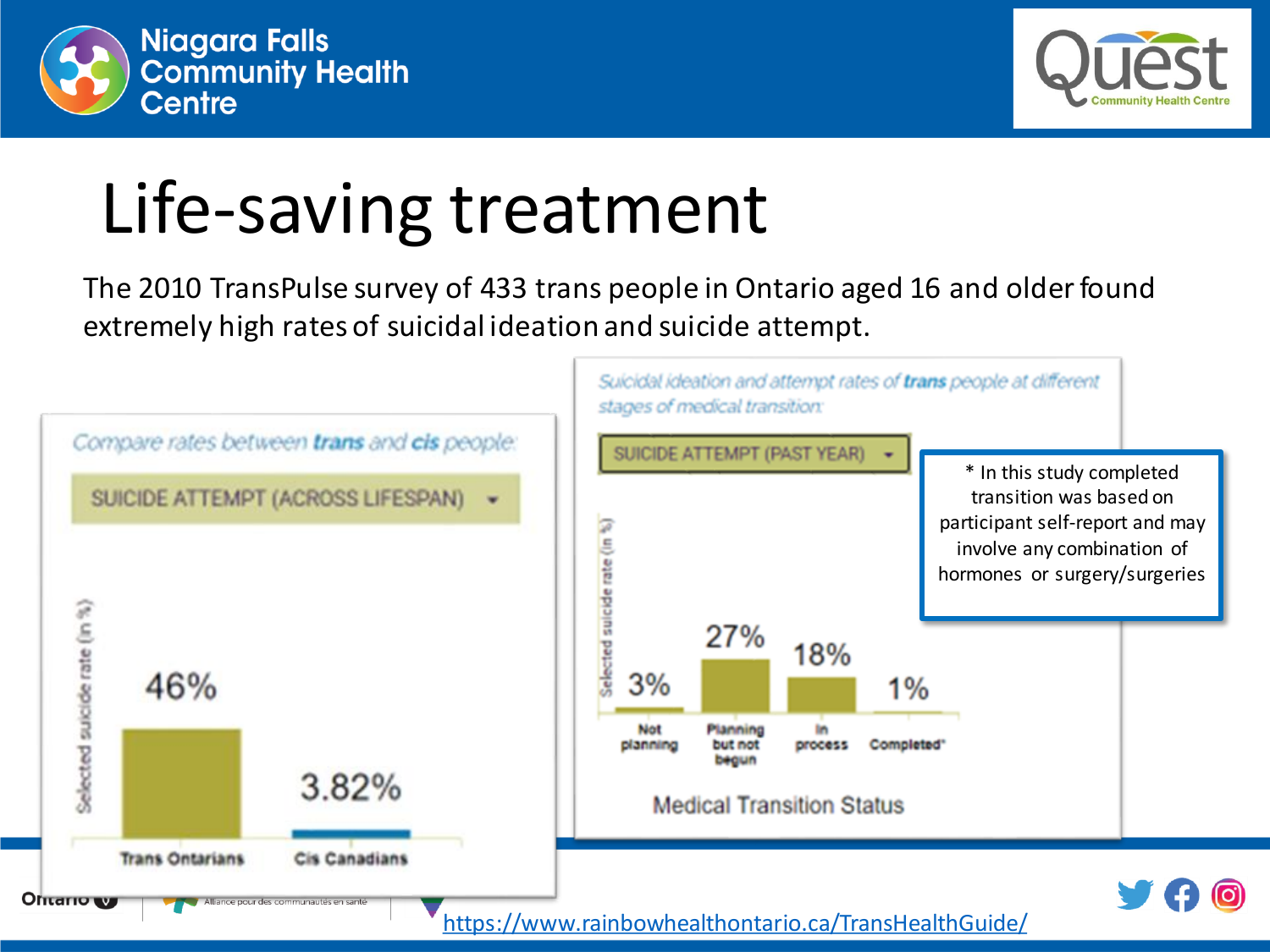



- There is a **lack of general practitioners and affordable counsellors** in the region, and an even greater gap in practitioners who are knowledgeable and supportive of 2SLGBTQQIA+ health.
- **Discrimination, stigma, and ignorance** are common across family health and urgent care, as well as physiotherapy, massage therapy, and chiropractic care, especially for trans folks
- Community members experience healthcare providers' refusals to take on 2SLGBTQQIA+ patients, deadnaming, misgendering, fat shaming, poor shaming, heteronormative assumptions about sexual health, birth control, and family planning.





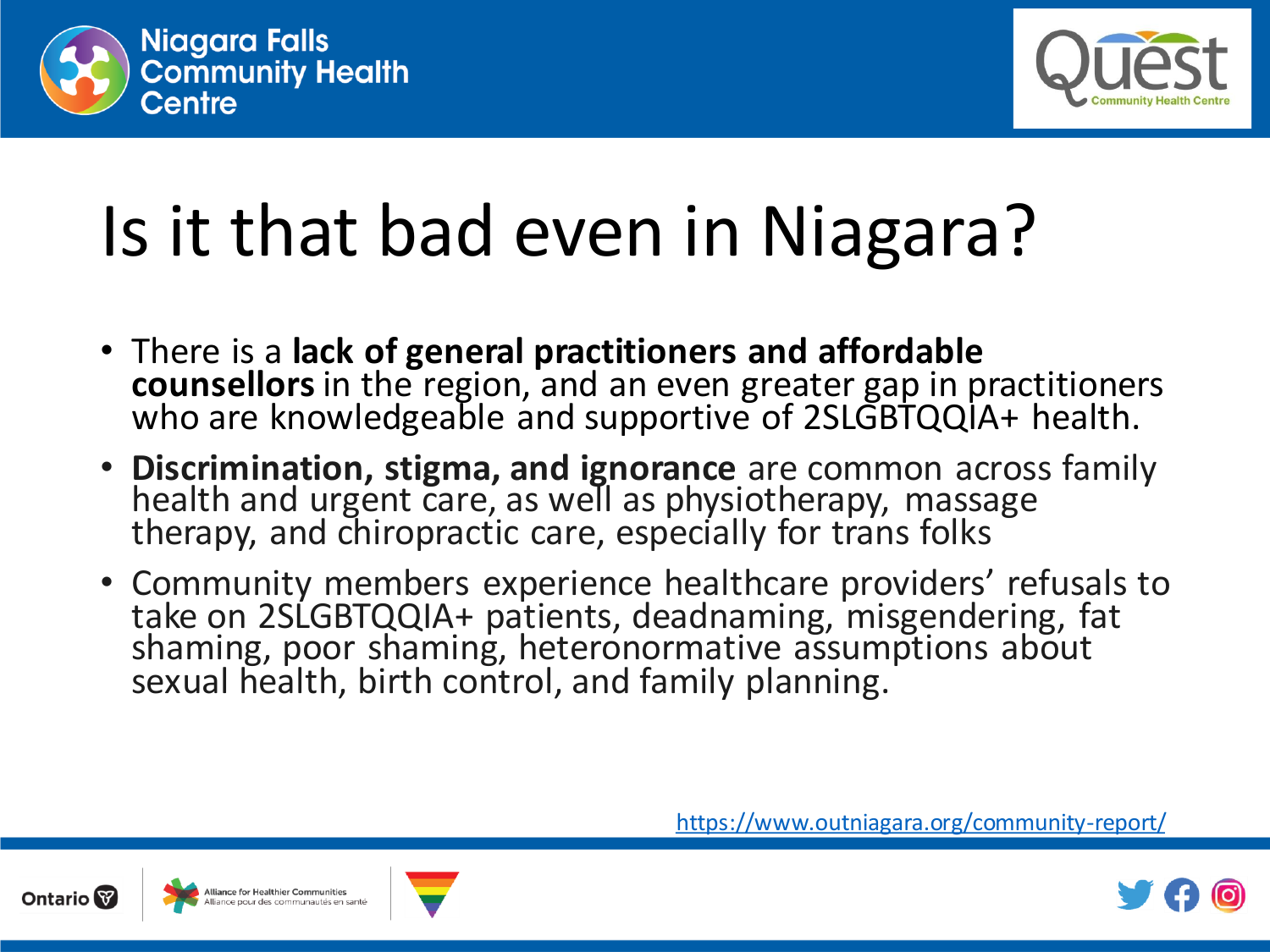



- There is a **distinct lack of physicians willing and trained to provide trans healthcare**. Wait lists are long.
- There are **no** providers who do trans care for children and youth under 16 years old. As one community member describes,

*"Gender transition support is not available for my 13-year-old. We were referred to Ron Joyce and have been waiting for 6 months without any word of when the first appointment will be."* Community members express frustration in delays of gender-affirming surgeries, deemed unnecessary.

• Even within the few health centres in Niagara region that provide trans health, experiences vary. While some community members have had terrific experiences, others describe negative experiences and doing a lot of **selfadvocacy** to get the healthcare they need.





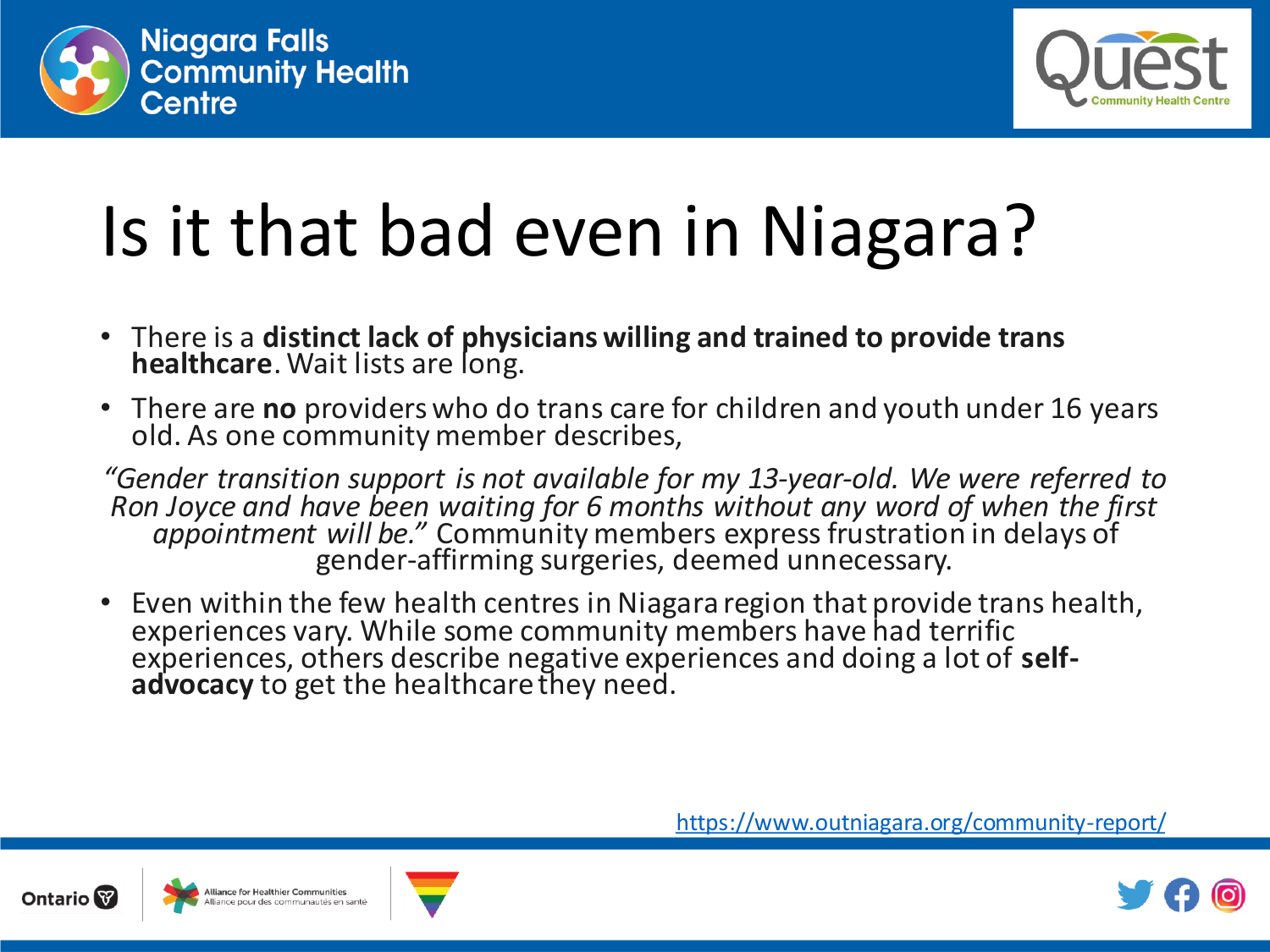



- 2SLGBTQQIA+ community members identified health as the **biggest challenge they face, with more than half (243/438) of survey respondents naming issues related to health when asked about the biggest issue for 2SLGBTQQIA+ communities in Niagara region**
- Long waitlists due to limited providers





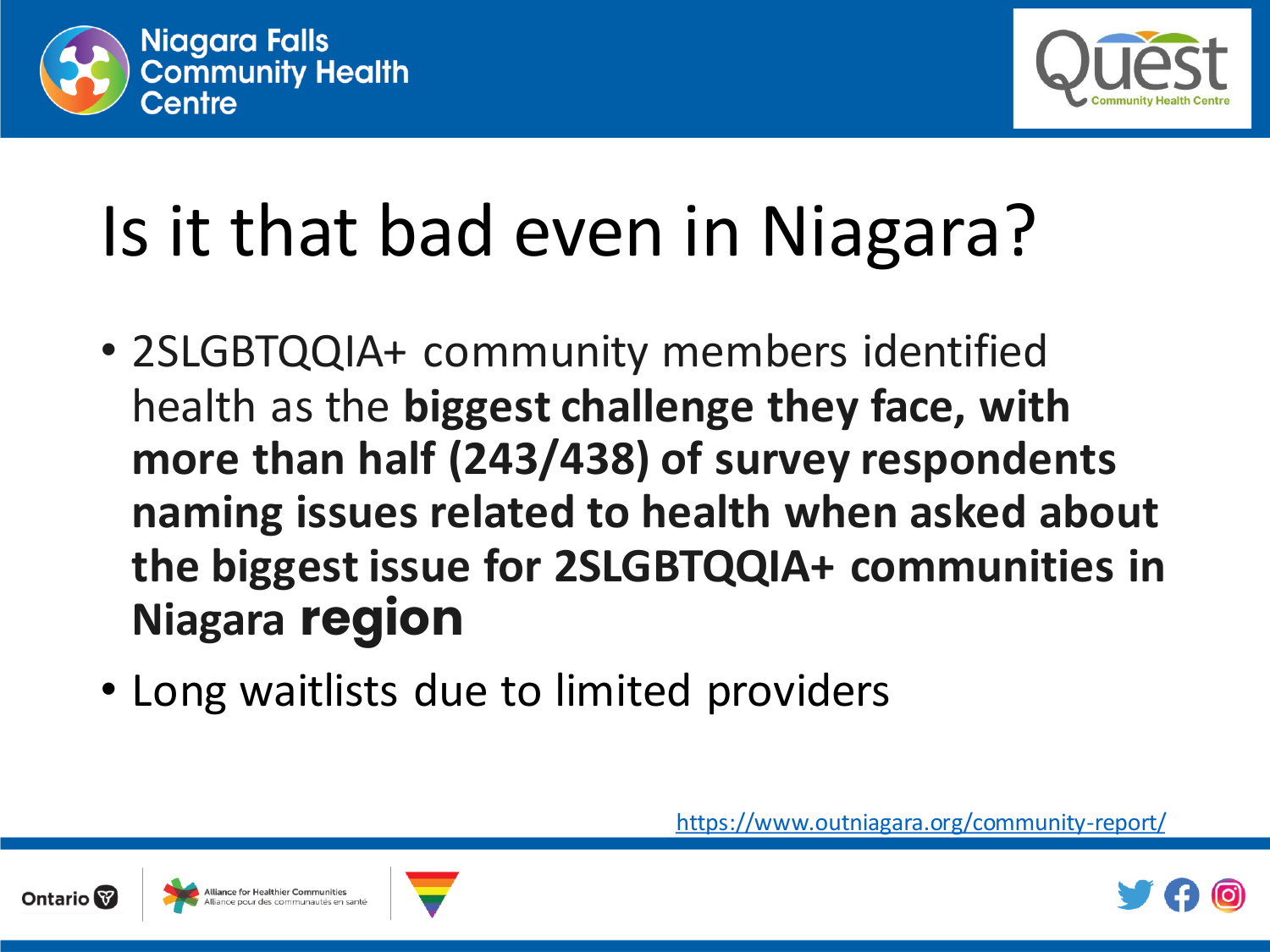



"These kinds of [trans health] waiting lists cause untold physical and mental harm to gender diverse people, who are already at high risk of self-harm and suicide." – Parent of 2SLGBTQQIA+ youth





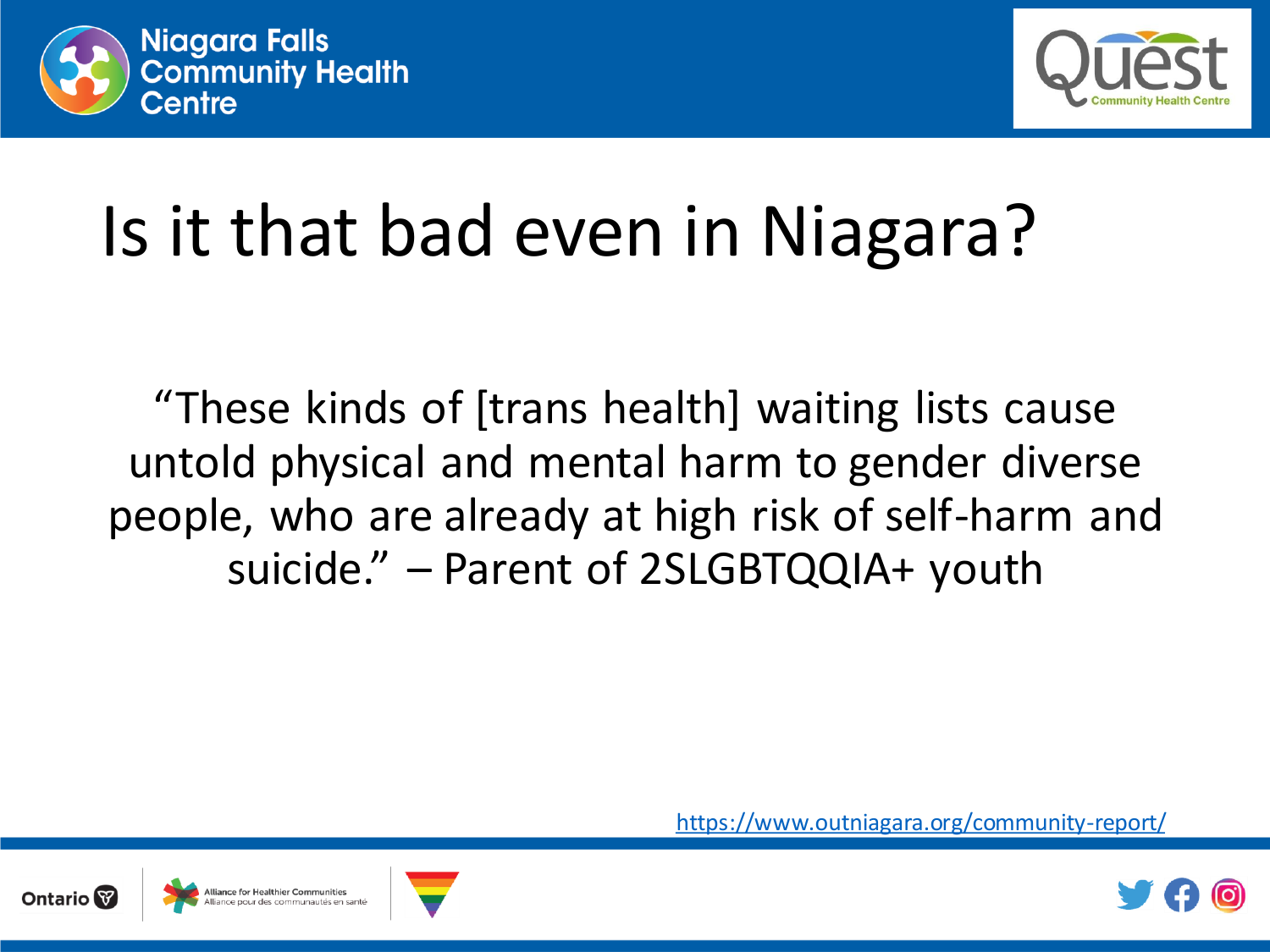



### …so now what?

• What can folks do as accomplices to move trans care forward in Niagara?







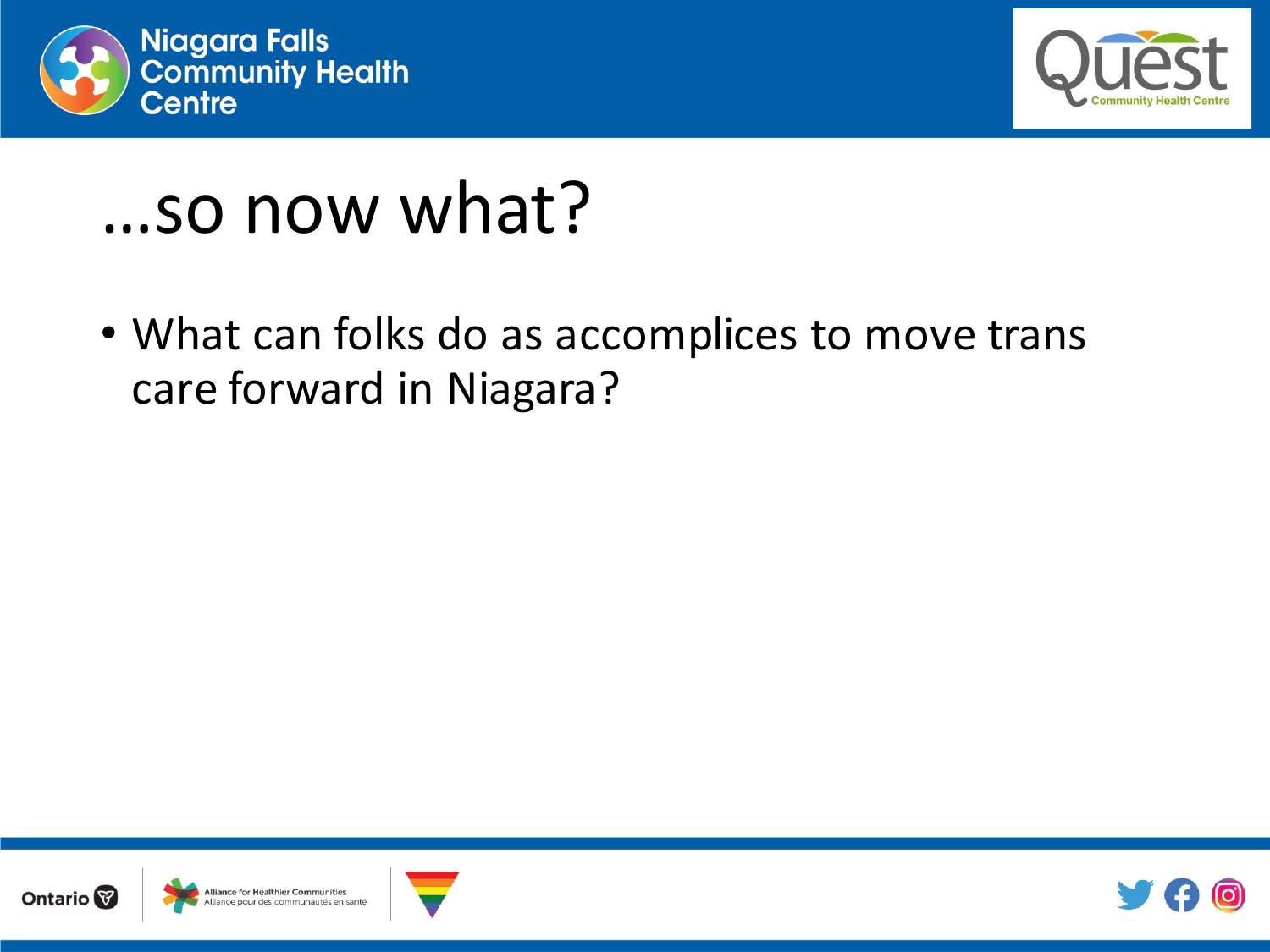



- Advocate for the Gender Affirming Health Care Act to improve gender affirming health care in Ontario
	- If passed, the Gender Affirming Health Care Advisory Committee Act will mandate the Ontario Ministry of Health to strike a provincial advisory committee (including both members of the trans and gender diverse community, and gender-affirming healthcare providers) to make recommendations to the Minister of Health for improving access to and coverage for gender affirming health care in Ontario
	- [Bill 17, Gender Affirming Health Care Advisory Committee Act, 2021 -](https://www.ola.org/en/legislative-business/bills/parliament-42/session-2/bill-17) Legislative Assembly of Ontario (ola.org)







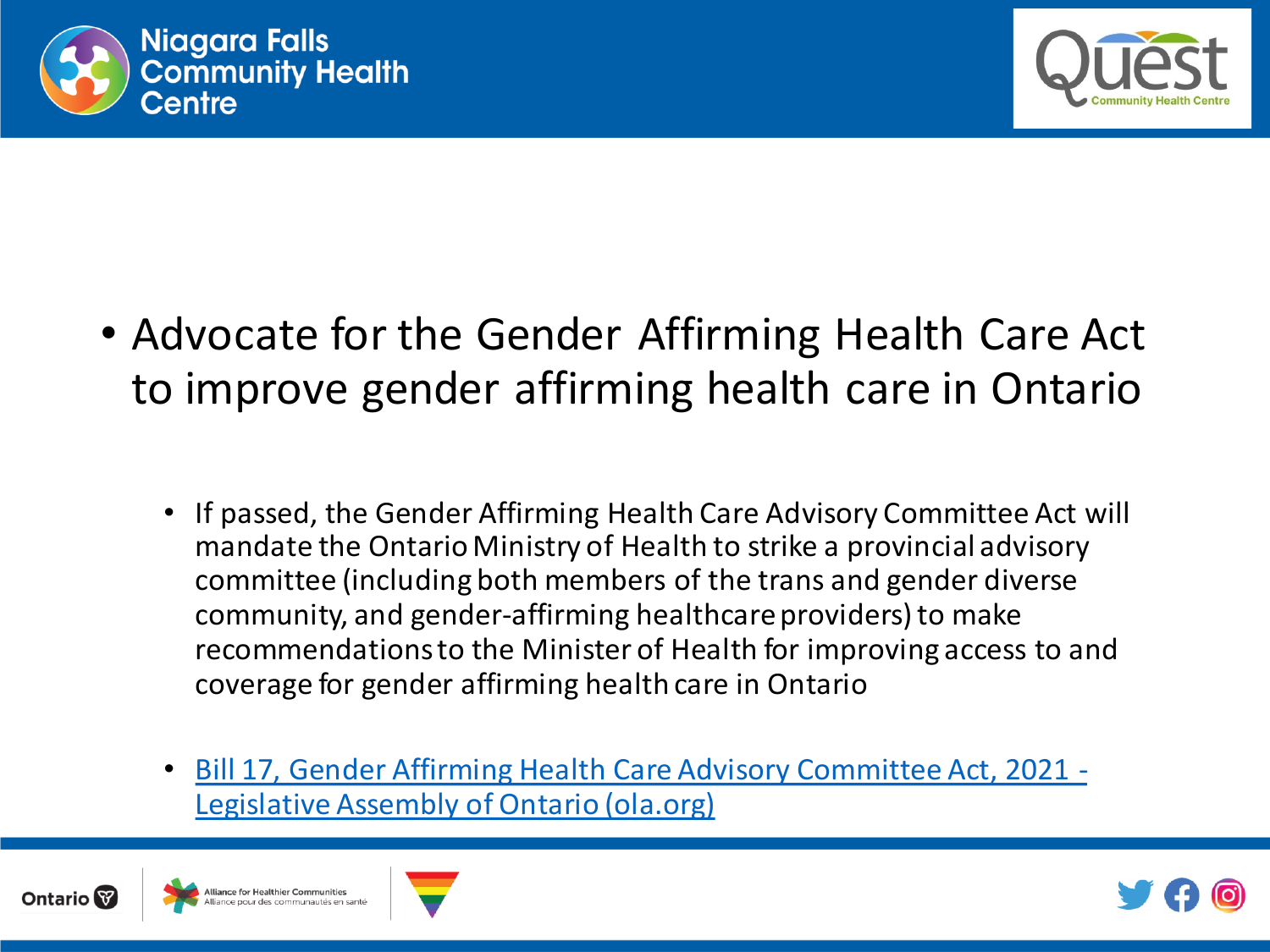



- Advocate for primary care providers to access education such as what's offered through Rainbow Health Ontario (RHO)
	- Trans health knowledge base
	- Trans primary care Guide
	- Sherbourne's Health Centre's Guidelines and Protocols for Gender Affirming Primary care with Trans and Non Binary Patients





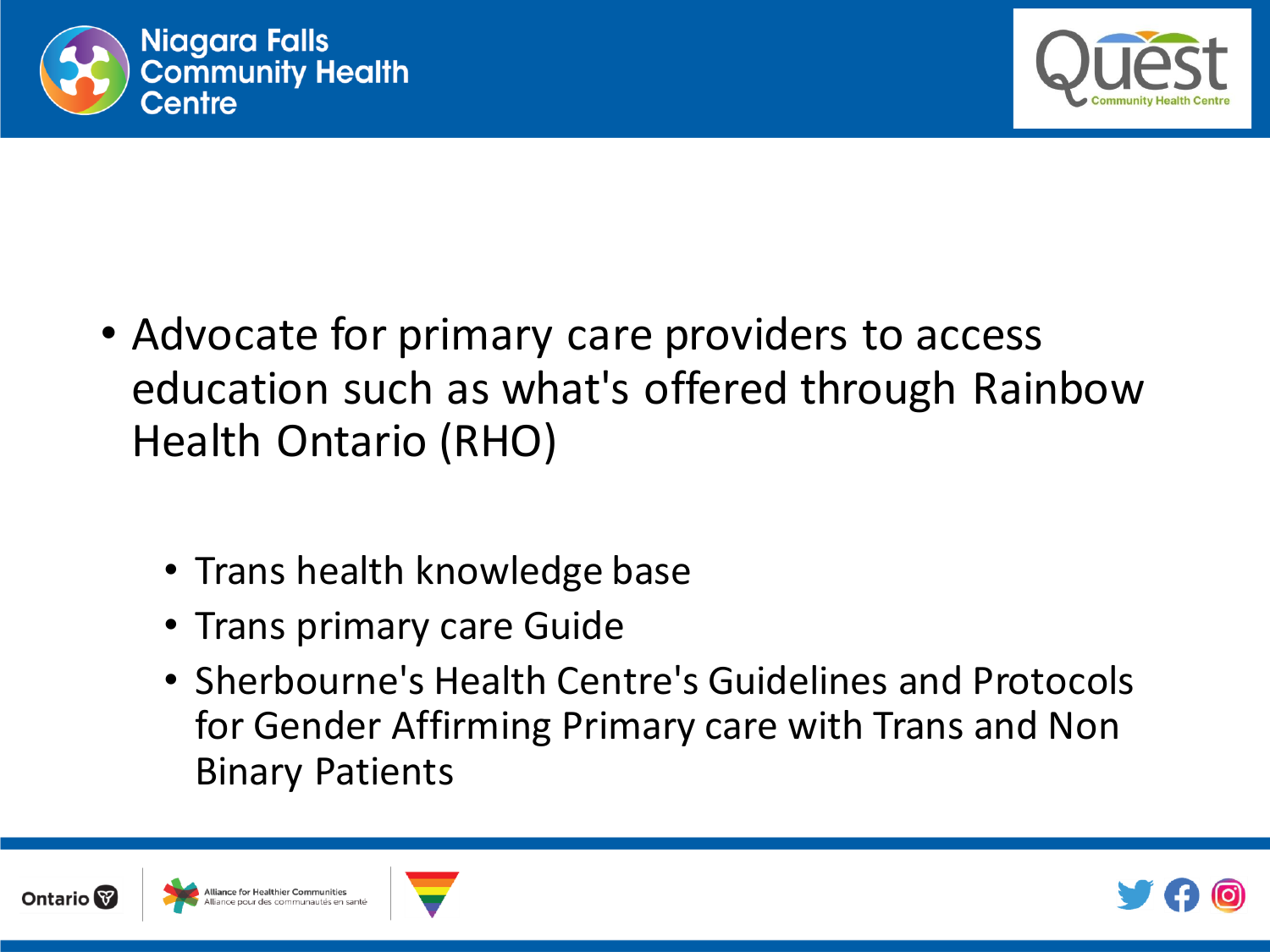



- Advocate for folks who work in human service role (and everyone!) to become educated around 2SLGBTQ+ health and wellness
	- RHO education and training
	- NFCHC and Quest offer education sessions around sexual and gender diversity to offer a local lens